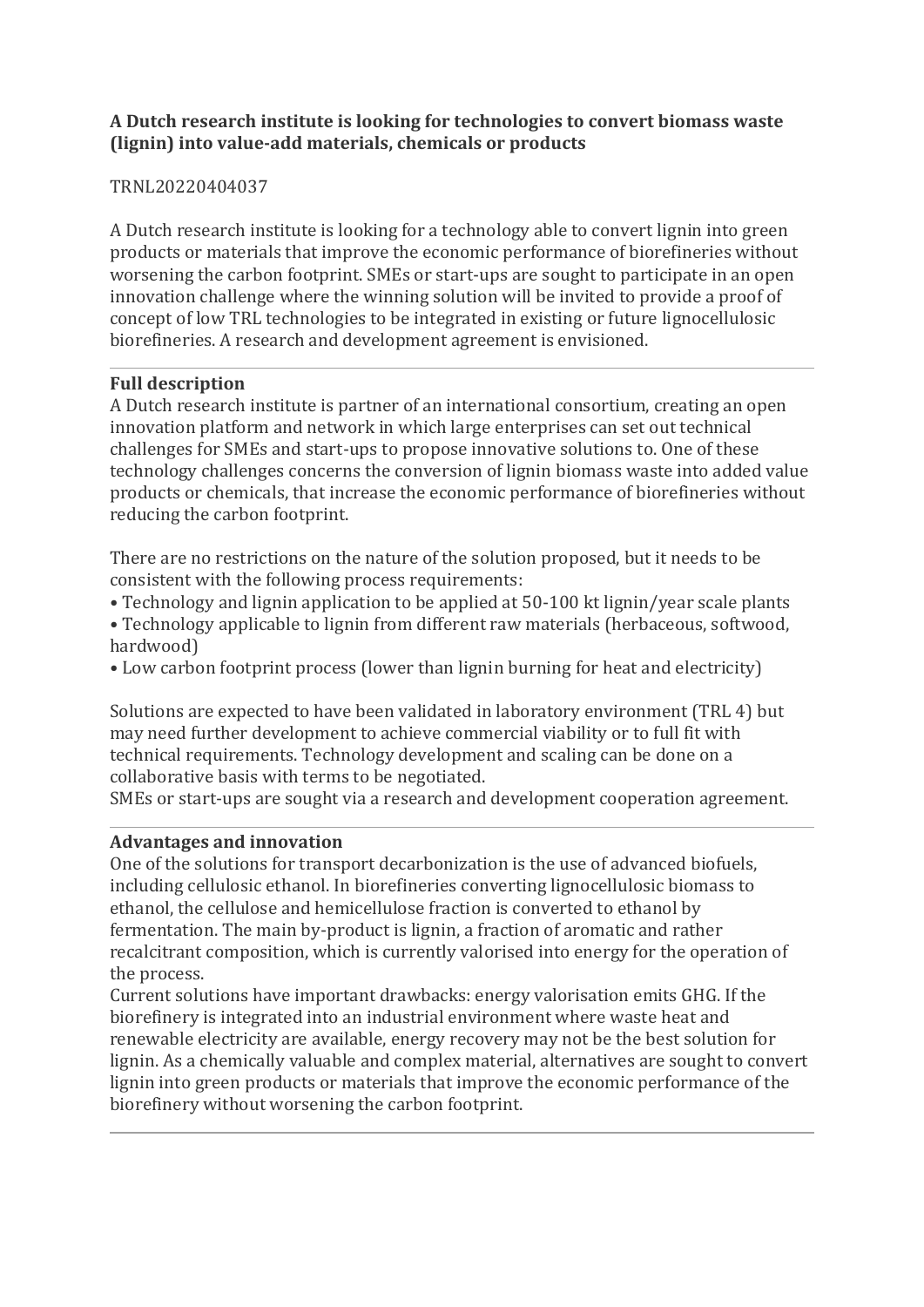## **Technical Specification or Expertise Sought**

Expertise is sought in green chemistry or bio-based chemistry to convert lignin to valueadd materials. There are no specific restraints on the area of innovation; it could propose alternative:

- Type of product (monomers, complex materials, other chemicals…)

- Technology to be used (biochemical, catalytic, thermal…)

- Type of feedstock (grass, hardwood, softwood with different coumaryl, conyferyl synapyl composition)

- Type of crop (natural preferred, but GMO can be accepted)

Proposed solutions will be assessed on:

- Economic value per ton of product
- Market size of the product
- Current raw materials used for the product
- TRL of the process proposed
- Potential synergies with the current enthanol production
- Integrated carbon, water footprint and energy balance of the plant

Stage of development Available for demonstration

Sustainable Development Goals Goal 13: Climate Action Goal 15: Life on Land Goal 12: Responsible Consumption and Production Goal 9: Industry, Innovation and Infrastructure Goal 7: Affordable and Clean Energy

IPR status No IPR applied

# Partner sought

Expected role of the partner

SMEs and start-ups are sought to participate in an open innovation challenge where the winning solution will be invited to provide a proof of concept of low TRL technologies to be integrated in existing or future lignocellulosic biorefineries.

This technology request is part of an innovation challenge and is published on an open innovation platform from 7 March and will close on 19 April. If an organization does express interest, it will be guided through this open innovation platform, where it can engage with the challenge owner and propose a solution. Mind that posts on this platform are not confidential.

Shortlisted proposers will have an opportunity to pitch their proposal directly to the challenge owner, who will then select the SME with whom it would like to cooperate in the development of the solution. Once the challenge is closed, the profile will be closed and EOIs will be replied to.

The partner is expected to propose a solution to the challenge, including a plan for technical and/or commercial development. The winning partner will be invited to